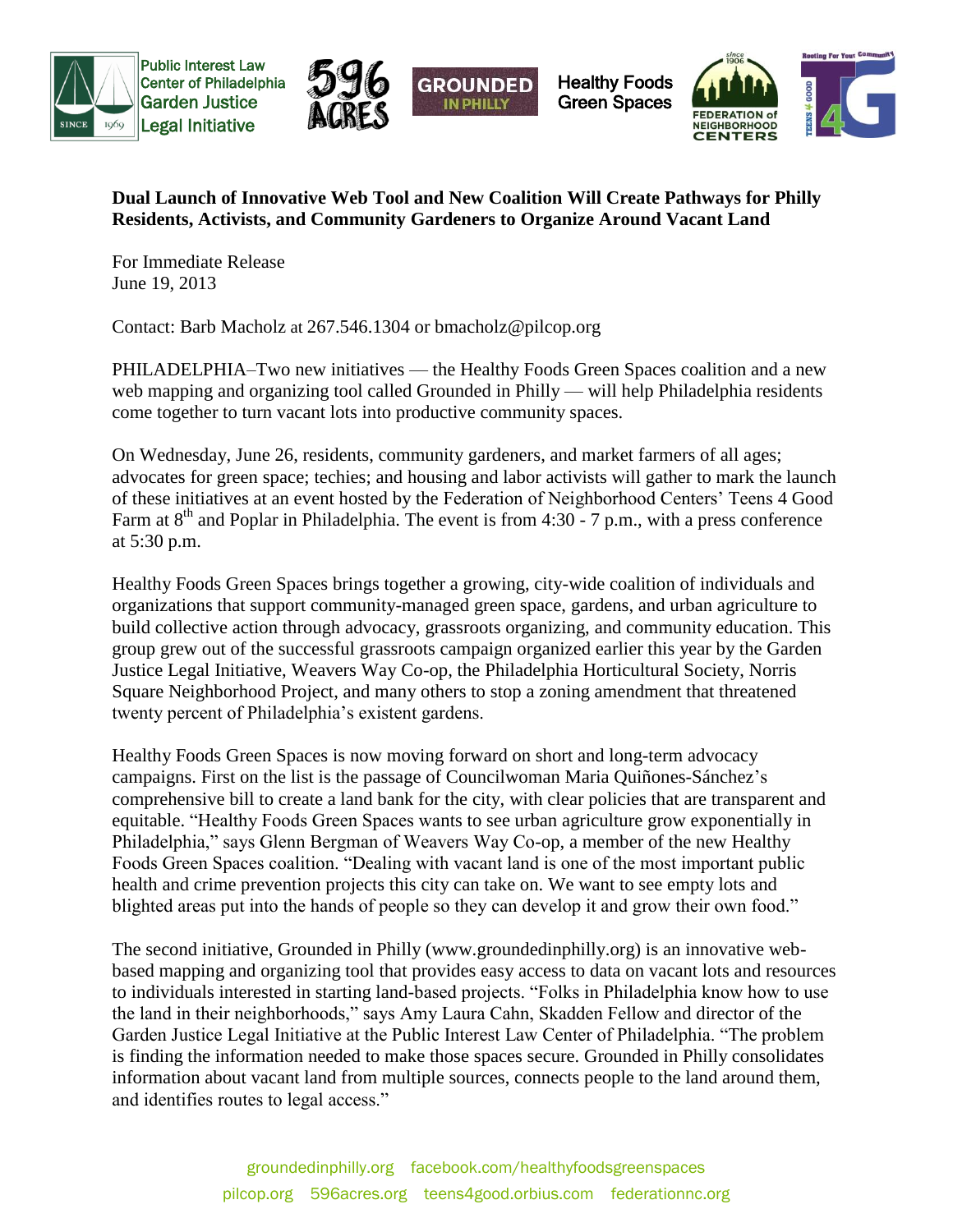Created through a partnership between the Garden Justice Legal Initiative and 596 Acres in Brooklyn, New York, Grounded in Philly allows users to understand the status of a vacant lot in terms of ownership, zoning, and liabilities, among other characteristics. Grounded in Philly is also designed to connect online users so neighbors can work with neighbors on specific parcels. And, for neighborhoods with already established gardens, Grounded in Philly provides resources on how those spaces might be made more permanent.

Paula Z. Segal, director and lead facilitator of 596 Acres, has seen firsthand how this type of organizing can help individuals respond to urban blight. "People and organizations that are the most affected by vacant land in their neighborhoods are the ones situated closest to that land," says Segal. "Grounded in Philly provides information and pathways to those individuals and is crucial to making space for those communities to create vibrancy in their own neighborhoods. Since our launch of a similar mapping tool in Brooklyn two years ago we have seen local residents come together to manage 14 new vacant land spaces that were once mysteriously hidden behind fences and we have created opportunities for 99 other groups to engage with the project locally."

Philadelphia is home to more than 40,000 vacant parcels, many of them tax delinquent, unproductive, unsafe, and damaging to neighborhoods. Residents have watched for decades as empty homes on their blocks crumble and neighborhoods suffer extended disinvestment. Healthy Foods Green Spaces and Grounded in Philly provide two unique, proactive responses to the city's catastrophic vacant land problem.

"We've seen the renovation and conversion of neglected, trash-strewn lots galvanize our community and make our neighborhood safer, greener and beautiful," says Mark Berman of the Manton Street Park & Community Garden. "However, researching which agency owned the lots and learning how to secure green space was overwhelming, confusing, and plagued by miscommunication and misguidance. It is essential to have Healthy Foods Green Spaces and tools like Grounded in Philly to offer advocacy, resources and knowledge to enable communities to preserve and promote the safety and beauty of their neighborhoods."

Together, Healthy Foods Green Spaces and Grounded in Philly provide comprehensive platforms for people to organize around creating and preserving essential community institutions and reinvest in neighborhoods. All are welcome to attend the launch party and press conference.

**The Garden Justice Legal Initiative** (GJLI) is a project of the Public Interest Law Center of Philadelphia. GJLI provides pro bono legal support, advocacy, coalition building, and policy research to community gardens and market farms in Philadelphia's historically disinvested neighborhoods in an effort to increase food access and community self determination. GJLI is funded by the Skadden Fellowship Foundation, the Merck Family Fund, and the Claneil Foundation. Learn more at www.groundedinphilly.org or @Grounded215.

**The Public Interest Law Center of Philadelphia** is a nonprofit law firm that uses high-impact legal strategies to improve the well-being and life prospects of the region's most vulnerable populations by securing access to six deeply intertwined resources – education, healthcare, employment, housing, clean and healthy neighborhoods, and the right to vote. Learn more at www.pilcop.org or @PILCOP1969.